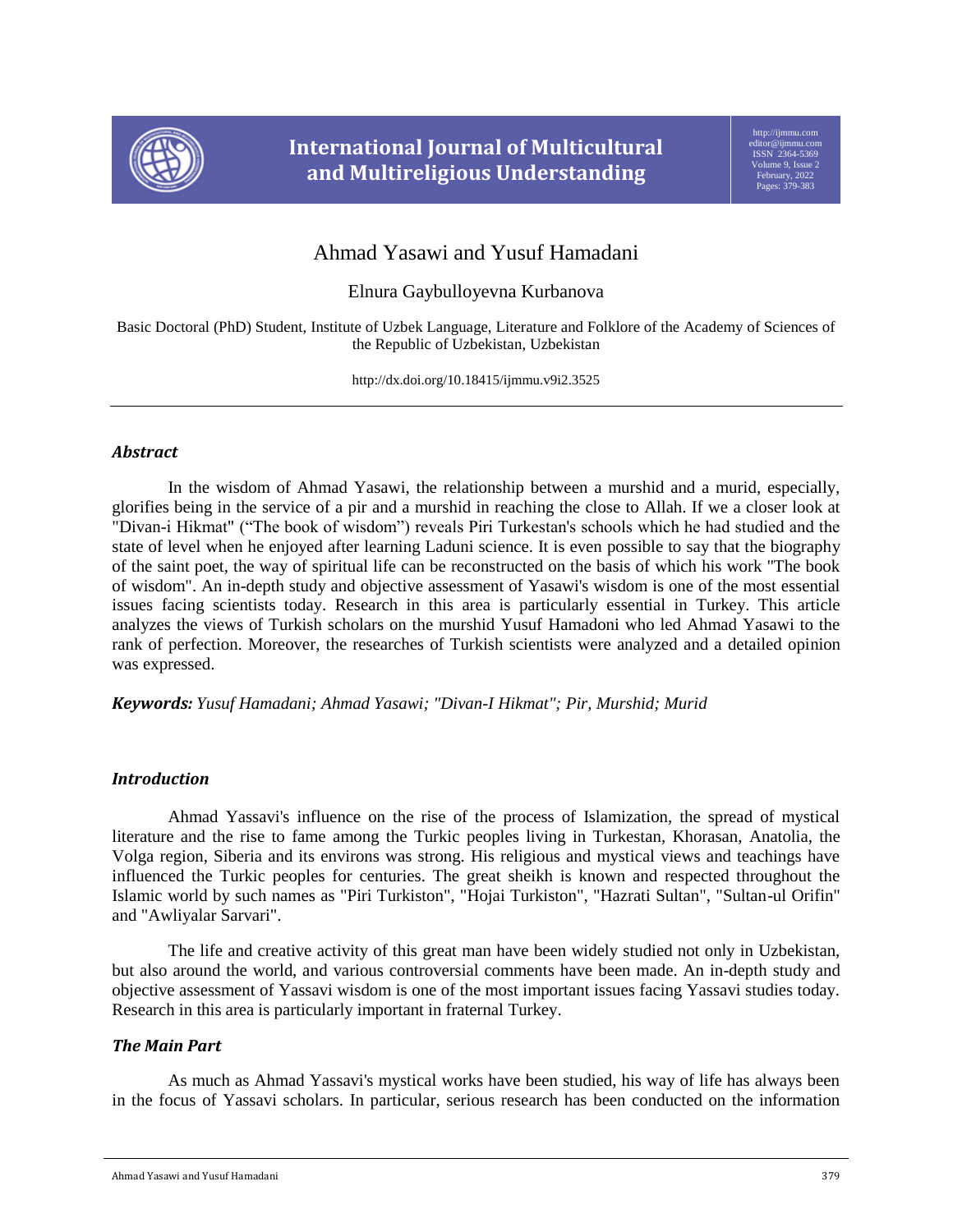about his schools of education and teachers. After all, this research is very important in determining the specifics of his worldview, his sect. Like all the founders of the sect, Piri Turkestan's mystical profession was formed under the influence of time, place, family, as well as the influence of teachers and spiritual murshids.

Fuad Koprulu was the first person to introduce the image of Piri Turkestan to the scholars in Turkey by conducting serious research on Yassavi's personality, his historical and historical life and works. The research started by the famous scientist is still being continued by well-known Turkish scientists.

His book "The first Sufis in Turkish literature" has a special scientific value in Yassavi studies. The first part of the two-part work is entirely dedicated to Ahmad Yassavi. The author has studied the information about Ahmad Yassavi based on manakib and historical sources. For this reason, the famous scholar's book "The first Sufis in Turkish literature" still retains its scientific value.

No matter how popular Yassavi Turk is in the Muslim world, research based on reliable historical sources about his life activities to date is still insufficient. There is very little historical literature about Ahmad Yassavi. The available sources that have come down to us are also mixed with manoqibnoma. That is why Fuad Kopruli took sources of manoqib seriously. But at the heart of any man-made source is also historical reality and truth. Fuad Kopruli explains the abundance of Manoqib sources by the fact that in the East the influence of Sufis on the popular imagination was strong. According to Fuad Kopruli, over time, the people created new manoqibs about them, and as a result, oriental historians often found it difficult to distinguish between history and manoqib life. [10, p.27].

Arslan baba and Yusuf Hamadoni who has two great personalities had given a strong impetus that to become great and famous man of Turkestan like "Pir of Turkestan", "Hajai Turkestan", "Sultan of saints" who Ahmad Yasawi and reach the level of perfection.

Yasawi was educated by many Sufi saints and several angels. In "The book of wisdom" He said that: *"Raised myself to heaven where angels have gave me their lesson"* [1, p. 18]. At the same time, he had served a number of spiritual figures and righteous person.

In "The book of wisdom" he had mentioned again and again famous saints such as Hizr (as), Mansur Hallaj, Jonayd Baghdadi, Abu Bakr Shibli, Boyazid Bistomi, Ibrahim Adham which he considered them teacher for himself.

When he was a child he had lost his parents. Then he was raised by under the protection of his elder sister Gavhari Shahnoz. They moved together to Yassi and he became a disciple of Arslan baba. The young Ahmad, who began to learn the secrets of mysticism from Arslanbob, slowly began to become famous with his various prophecies.

He had already advanced through a series of high spiritual stages under the direction of Arslan Baba. However, when Ahmad was a young Arslon baba had dead and therefore Arslanbob did not have a strong effect on Yasawi's upbringing. Yasawi said: "*You can't enter the path of Allah If you are not pure enough, if you are not soil in the service of Piri Mughan".* He even goes so far as to say that he learned a lesson from Allah in Lomakon:

*My only Lord opened his secrets curtain and gave me lesson, The devil could not stand on the earth and in heaven* [1, p.p 30-31].

In mysticism, the role of the pir and the murshid that in the divine ascents in the psyche of the love seeker, in the ascension from the status to the status, and to rise to the level of the vuslat (reunion, meeting with Allah), is especially praised. We can see a vivid example of this can be seen in the works Pir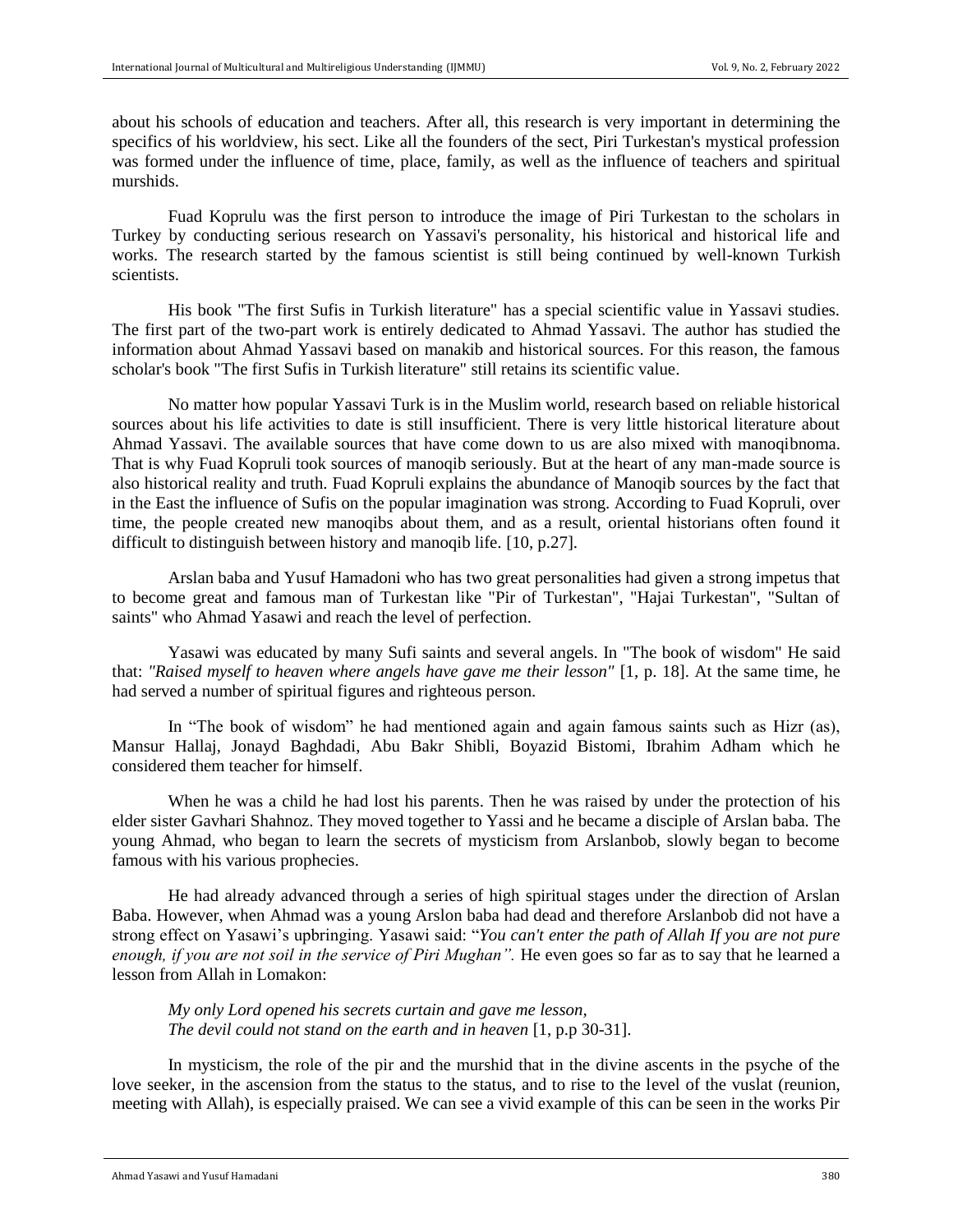of Turkestan. Moreover, Yusuf Hamadani influence on Ahmad Yasawiy that rising great heights in spiritual maturity was strong.

After Arslanbob's death, Yasawi went to Bukhara to study at Yusuf Hamadoni. He was a great mystic scientist of his time. Yasawi finds spiritual training under the wing of this person's upbringing and is steadily advanced in the sect. Yusuf Hamadoni studied at the Nizami Madrasa in Baghdad. When Irshad was appointed, he began to teach mysticism to the murids in Bukhara, one of the religious centers of his time. He tought many murids basics of the mysticism, the ways of asceticism, piety, obedience, and the struggle against lust. His disciples such as Ahmad Yasawi and Abdukhaliq Gijduvani (Hoja Abdukholiq Gijduvani, the fourth caliph of Yusuf Hamadoni, in his treatise "Maqamoti Yusuf Hamadoni" which he devoted to his master embodied this great figure of pir, who was full of knowledge and enlightenment, full of divine grace [6].) were among the leading caliphs and later made a name for themselves in the world of mysticism as the founders of the two great sects in Turkestan. He taught the relationship between a pir and a murid, the etiquette of mysticism, the journey (seyr u suluk) and to become seeker of Divine love. Sources say that Yusuf Hamadani was also a sheikh of Imam al-Ghazali. He has written several works in Persian, the most famous of which is "Rutbat ul-hayat".

Fariduddin Attar, in his Mantiq ut-tayr, pays homage to Yusuf Hamadoni and quotes the following verses:

*Hamdon – imomi ro'zgor, Sohibasrori chahon – binoi kor [3, p. 244].*

*(Yusuf Hamadani was a fountain on the path of the sect and the eyes of the passengers. His heart was pure and he was aware of the dangers of this world).*

Alisher Navoi describes this person with special respect and love: *"His name is Abu Ya'qub. He was an imam, a scholar, an arif, he had good qualities, he had high karamat and maqamat. He used to give a lot of donations to those around him"* [2, p. 247].

Ahmad Yassaviy said in his book: *"I am twenty years old, I have passed the status, God be praised, I have finished the Pir service".* In another place, he said that, *"I found a pir at the age of twentyseven, I kissed his doorstep"* [1, p.p. 21,23].

Fuad Koprulu believes that this person who was mentioned in his book was Yusuf Hamadani, but another Turkish scholar, Atham Jabaji Oglu, disagrees. If we consider that he completed the service of another pir at the age of twenty, he says that this pir, which he found at the age of twenty-seven, should not be Yusuf Hamadani [13, p.115].

In Muhammad Sarkhan Tayshi's opinion, Ahmad Yassavi was a murid of Yusuf Hamadoni in 504 AH and 1109 CE [9, p. 57]. However, according to Kamal Erarslan, this event took place after 1110 year [4, p.11]. In our view, Kamala Eraslan was right. If we consider the death of Ahmad Yassaviy as 1166, his date of birth is 1083. Then we can conclude that at the age of 27 – in 1110, Ahmad Yasavi became a disciple of Yusuf Hamadani and lived to be 83 years old.

Yusuf Hamadani's full name was Abu Yaqub Yusuf Ayyub ibn Yusuf al-Hasan Wahra and he was born in 1049 (440 / 441 AH) in the village of Buzanjird in the Hamadan family. The date of Yusuf Hamadani birth is slightly different in the sources. [See: 8].

After 460/1067-68 he went to Baghdad and became a disciple of Sheikh Abu Ishaq Shirazi (476/1083). In a short time, he became a leading savant who deep understood of islamic law of his time. Fuad Koprulu wrote that Yusuf Hamadani went to Baghdad after the age of twenty, based on the information given by the historian and poet Ibn Khalliqan [10, p. 65].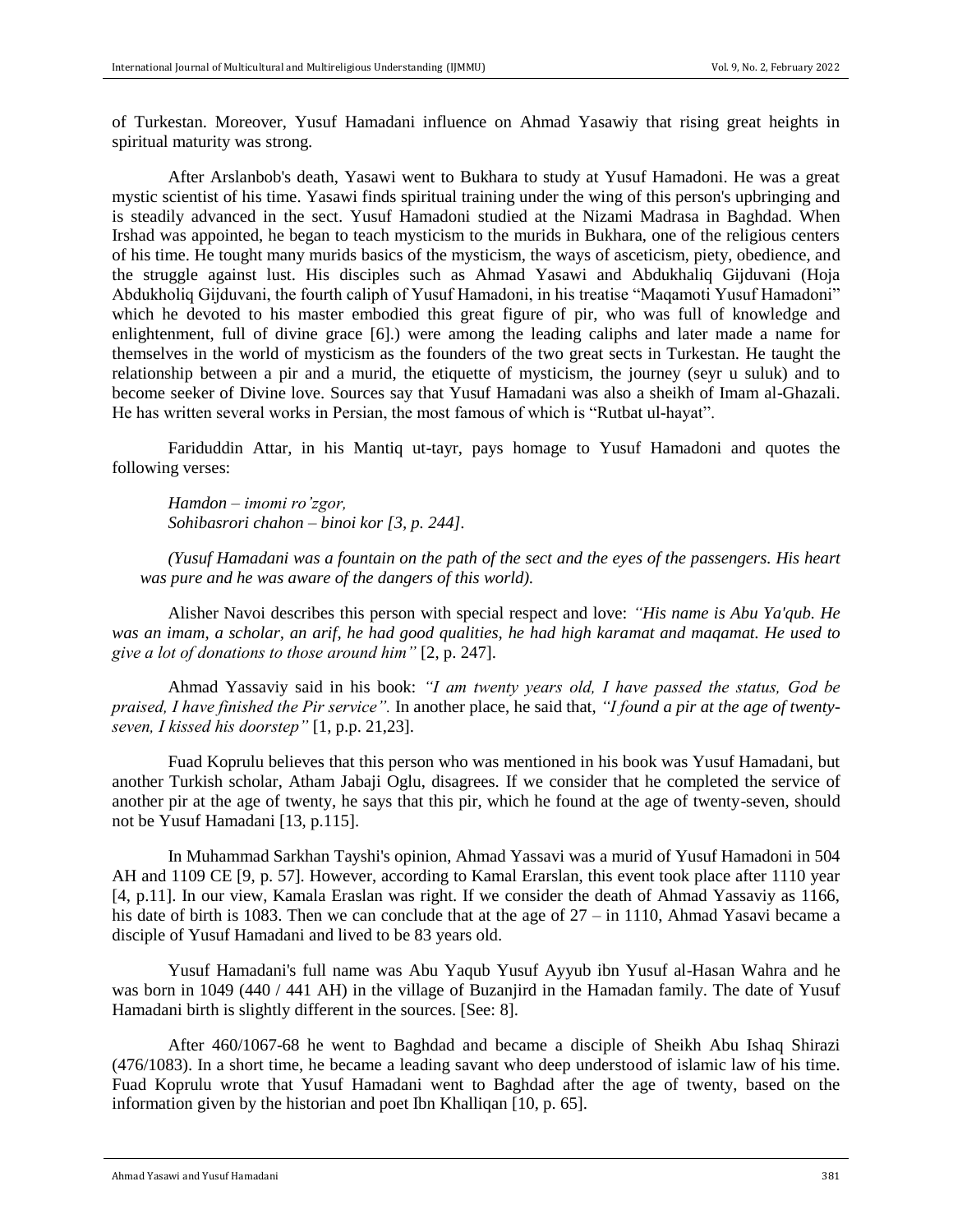In Baghdad, Isfahan, and Samarkand, he studied the science of hadith from the famous hadith scholars of his time and taught students at the Nizami Madrasa [7, 10 p.p. 67, 75]. He spent his entire life in Mujāhadah and Riyazat. In Baghdad, Nishapur, Iraq, Herat, Merv, Samarkand, and Bukhara, which were centers of Islam and religionand he propagated the people to irshad-guidance. Later, he left the path of knowledge with a passion for Sufism and went to the great Sufi Sheikh Abu Ali Farmadi and reached a high level of inner knowledge [9,10 p.p. 56, 66]. On his return from Herat to Marv, he died in 535 AH (CE1140) and was buried in Marv. Fuad Kopruli notes that: *The Yusuf Hamadoni Khanaqah in Marf was popularly known as the "Kaaba of Khorasan"* [10, p. 67].

From him, Ahmad Yasaviy learned the mystery of mysticism. After Yusuf Hamadani death, he became the third caliph. Alisher Navoi wrote about this in "Nasayim ul-muhabbat": *"His closest interlocutors were four people: Khoja Abdullah Barqi, Khoja Hasan Andoqi, Khoja Ahmad Yassavi and Khoja Abdulkhaliq Gijduvani. And after the death of Hodja Yusuf, each of these four people had become khalifah. (They had sat in the status of irshad and da'wah). All the disciples performed their service politely. When the time came, Ahmad Yassavi returned to Turkestan. He entrusted all the Companions and the people to the will of Hoja Abdul Khaliq"* [2, p. 247].

According to many sources, Ahmad Yassavi was interlocutor with Sheikh Shahobiddin Suhrovardi. He had learned the irshad and ilmi zahir\* (External, clear sciences such as logic, biology, chemistry) another external sciences, and glorifying him as a pir) [11]. In the treatise of Imam Husamiddin Husayn Ali Signaqi (died 1311), which contains narrations about the life of Ahmad Yassavi the following narration is given: *"I served 170 pir. My the last pir had been Shaykh al-Islam Sultan ul-Arifin Sahobiddin Suhrovardi, and I reached maturity with his help..."* [12, p. 79]. We think that's historically impossible. For example, Kamal Erarslan wrote that, Sheikh Shahobiddin Suhrovardi was born in 539 AH (1145) and died in 632 AH (1234). The death of Ahmad Yassaviy is considered to be 632 AH (1166), while Sheikh Shahabuddin Suhrawardi was 23 years old when Ahmad Yassavi died [5].

#### *Conclusion*

In conclusion, Ahmad Yassavi didn't was disciple only Arslanbob, Yusuf Hamadoni, Sheikh Shahobiddin Isfijobi or Sheikh Shahobiddin Shuhrovardi. As he points out in his "The book of wisdom", he was in the service of a number of spiritual figures. As a result, he became the "Pir of Turkestan" who achieved the highest level of perfection.

#### *References*

- 1. Ahmad Yassavi. The book of wisdom. Prepared by: I.Haqqul, N.Hasan. Tashkent: 2020, p.p. 30-31;
- 2. Alisher Navoi. Nasoyim ul muhabbat. A perfect collection of works. 20 vols., 17 vols. Tashkent: 2011. p. 247;
- 3. Farid-ud Din Attar. Speech of the Birds. Dushanbe: Echod, 2006. p. 244;
- 4. Kemal Eraslan. Selections from Divan-ı Wisdom. –Ankara: Ministry of Culture Publication, 1991, p.11;
- 5. Kemal Eraslan. Hâce Ahmed Yesevî Ve Emİr Tİmur Hakkinda Bİr Belge. s.9// HTTPS://ATIF.SOBIAD.COM/INDEX.JSP?MODUL=MAKALE-[GORUNTULE](https://atif.sobiad.com/index.jsp?modul=makale-goruntule&id=AV-MELKVYPDMr4dfBE4-)&ID=AV-[MELKVYPDM](https://atif.sobiad.com/index.jsp?modul=makale-goruntule&id=AV-MELKVYPDMr4dfBE4-)R4DFBE4- ;
- 6. Khoja Abduxoliq G'ijduvoniy. Maqamoti Yusuf Hamadoniy. Translator, preparer and foreword authors: Sayfiddin Sayfulloh, Nodirkhan Hasan. –Tashkent: New Age Generation, 2003;